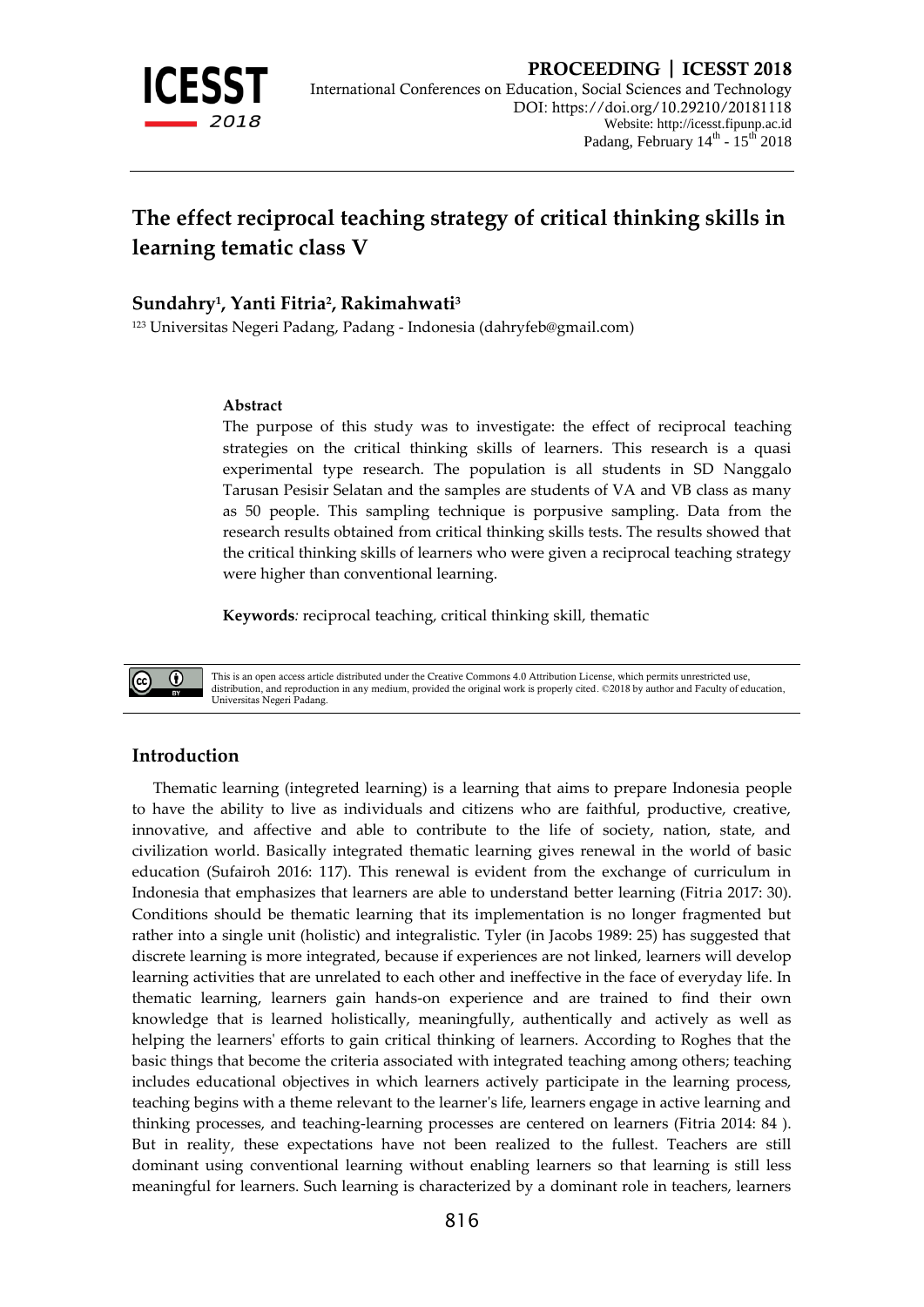are seen as objects and learning is interpreted as a transper of knowledge. The learning strategy they have been accepting is the protrusion of the pontificate of many subjects, but not followed by a deep understanding or understanding that can be applied when dealing with new situations in life (Muslich, 2007: 40). While Labude discusses several reasons for the importance of interdisciplinary or integrated development in thematic learning (integreted learning / integrated learning), namely: 1) there is a comprehensive process of saitifik, 2) as the main key in solving various problems of human life so that learners can think more critical of a problems, 3) schools as a container to explore learners 'learning experiences and train students' thinking skills, 4) improve disciplinary competence (Fitria 2014: 83-82).

Critical thinking is reasonable, reflective thinking that is focused on deciding what to believe or do (Ennis, 2011). According to this definition, critical thinking emphasizes on thinking that is reasonable and reflective. Critical thinking is to think of solving problems with critical traits and talents: curiosity, risk-taking, and always respecting the rights of others and training high-level thinking (Zubaidah, 2007). High-level thinking can be obtained from basic level thinking activities. Thinking the basic level is (lower order thinking) using only limited ability to routine things and is mechanical. Thinking higher order (higher order thinking) allows learners to interpret, analyze or even be able to manipulate previous information so it is not monotonous. Critical thinking is the process of seeking, obtaining, evaluating, analyzing, balancing, and conceptualizing information as a guide for developing one's thinking with self-awareness and the ability to use information by adding creativity and taking risks (Yildirim and Ozkahraman, 2011). Teachers are expected to be able to plan the learning in such a way that learners are interested to learn so that learners are able to think critically during the learning process. Teachers are the main factors determining the success of educational programs, especially at the level of basic education. The primary school system as a benchmark for the development of potential learners should be responsible for realizing the lifeleng generation of learners (Fitria 2016: 1713). The fact that learners are less able to identify the arguments. Learners lack direct experience in a real as a basic understanding of the abstract so that learners are less able to identify which logic is wrong. Learners in the discussion of group discussions are less able to distinguish which information, opinions, and assumptions. In accordance with this statement that students 'critical thinking skills that have not been well developed one of them caused by learning in schools that do not empower students' critical thinking skills.

The Reciprocal Teaching (RT) strategy as an alternative to teaching option is one of the teaching procedures designed to teach cognitive strategies among students in understanding the subject matter based on the constructivism approach (Palincsar, 2002: 5). The syntax of Reciprocal Teaching strategy can train critical thinking skills because it can improve students' ability and desire to read. This fact is corroborated by Hacker & Tanen (2002) research, reciprocal teaching is an instructional method in which small groups of students learn to comprehend through scaffolds. Reciprocal teaching is a scaffolding discussion method based on reading comprehension, scaffolding and modeling strategies, and social interaction. Reciprocal teaching develops reading comprehension and helps the reader to become better at reading and becoming an independent reader (Ahmadi and Gilakjani, 2012).

Based on the description that has been described, the strategy Reciprocal Teaching (RT) is a learning strategy that feels appropriate to empower students' critical thinking skills. This is because in its application, each of the Reciprocal Teaching (RT) strategy syntax supports and complement each other in empowering students' critical thinking skills. Based on the description, it is necessary to conduct a study that examines the influence of Reciprocal Teaching (RT) strategy on students' critical thinking skills. Teachers can use this strategy as for students on reading activities to improve deeper understanding (Stricklin, 2012). Reciprocal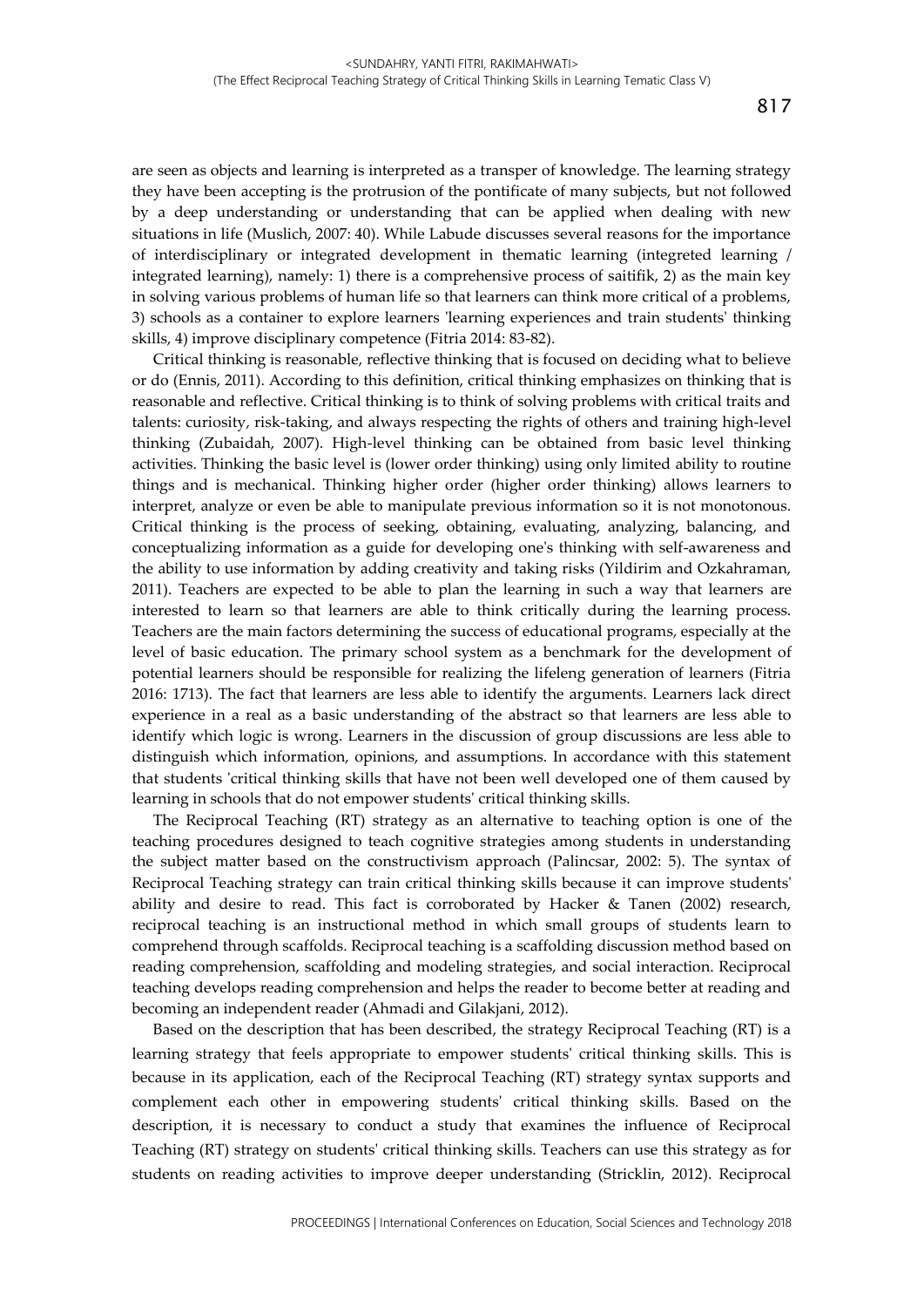Teaching is active, not passive, requires students to give, and receive as they help each other in the effort to gain knowledge and understanding, students make questions, answer, explain, and keep repeating ideas and accept the reinforcement of learning concepts (Barkley et al. 2016: 200). The RT strategy encourages students to take a more active role in leading group dialogue, and helps to bring more meaning to the text on a personal and cognitive level (Choo, 2011: 140).

This research may be a consideration of the use of reciprocal teaching strategies for other subjects or subjects as well as the need to review the initial knowledge of learners so as not to be considered the same for all conditions. This study is also expected to be used as a variety of learning strategies for teachers to empower students' critical thinking skills in learning

#### **Method**

The type of research used in this study is a quasi experiment that aims to investigate the influence of reciprocal teaching strategies. This research was conducted at SDN 04 Nanggalo Pesisir Selatan in the odd semester of academic year 2017/2018 which took place the second week of October until early November 2017. The population of this research is all students in SDN 04 Nanggalo Pesisir Selatan school while the sample of this research is the students of grade V with took a sample of two classes of 50 people consisting of 25 students in the VA class as an experimental class and 25 students in the VB class as a control class. Sampling with total sampling as having a member or a homogeneous element. Independent variable in this research is reciprocal teaching and direct learning, while the dependent variable is critical thinking ability. The research design used in this research is 2x2 factorial pretest postest control design. The instrument used to obtain data in this study is a critical thinking skill test in integrated thematic learning. Instruments were assessed by competent validators that included lecturers and teachers at the school and were tested against responders outside the sample class.

#### **Results and Discussion**

This study focused on scoring average scores. The following data presented test results:

| <b>Kelompok Kelas</b> |                |        | ւթ հ    | $F_t$ (a = 0,05) | Keterangan |
|-----------------------|----------------|--------|---------|------------------|------------|
| <b>Eksperimen</b>     |                | 162.91 | . . 106 |                  | Homogen    |
| Kontrol               | <u>، ، ، ،</u> | 147.25 |         |                  |            |

**Table 1. Testing of Homogeneity Class of Experiment and Control**

| 25 | 0,1715 | 0,173 | Normal |
|----|--------|-------|--------|
| 25 | 0.1334 | 0.173 | Normal |
|    |        |       |        |

**Table 2. Testing of Experiment Class Normality and Control**

From table 1 and 2 both data are homogeneous and normal, it is said to be homogeneous because Fcount <F table (1,106 <1,711) and normal data in experiment class because Lobservasi <L table (0,1715 <0,173) while in control class there is Lobservasi data <L table (0.1334 <0.173).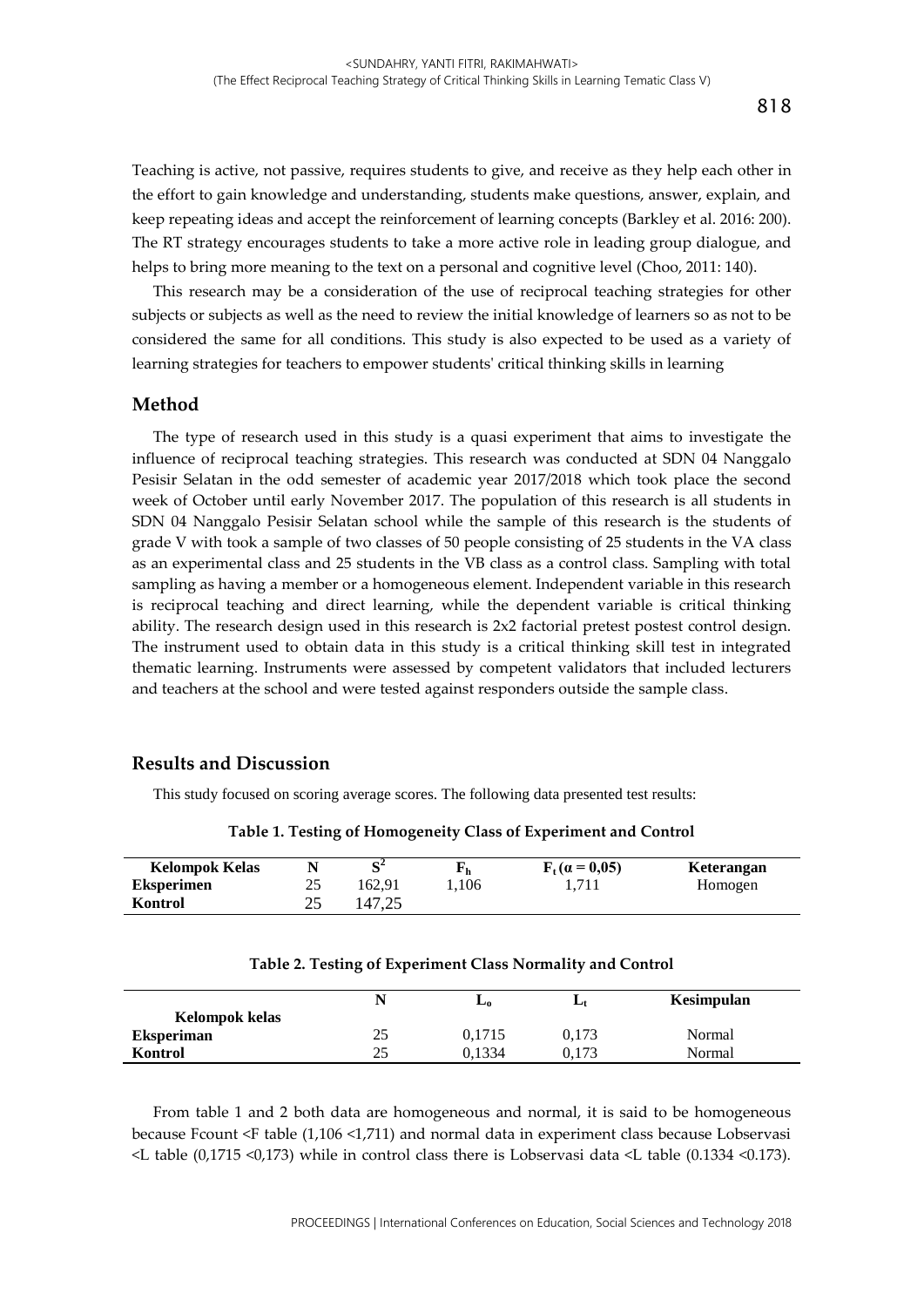As for the results of pretest and postest learners are analyzed based on their respective abilities, the outline obtained the picture as in the following table:

| <b>Kelas</b><br>Kelompok<br><b>Penelitian</b> | Kelompok Rata-<br>rata Pretes $(\bar{x}_1)$ |        | <b>Kelompok Rata-</b><br>rata Posttes $(\bar{x},)$ |        | Selisih pencapaian<br>skor<br>$(\overline{x}$ 2 - $\overline{x}$ 1) |        | N Gain |        |
|-----------------------------------------------|---------------------------------------------|--------|----------------------------------------------------|--------|---------------------------------------------------------------------|--------|--------|--------|
|                                               | Tinggi                                      | Rendah | Tinggi                                             | Rendah | Tinggi                                                              | Rendah | Tinggi | Rendah |
| Eksperimen                                    | 88.07                                       | 66.25  | 90                                                 | 73.33  | 1.93                                                                | 7.08   | 0.42   | 0,11   |
| Kontrol                                       | 84.58                                       | 64.61  | 89.16                                              | 67.69  | 4.58                                                                | 3.35   | 0.38   | 0.06   |

**Table 3. Critical Thinking Capabilities of Experiment Classroom Students**

From table 3 it can be seen in the experimental group of students high ability group of pretest average score 88,07 and average score of posttest 90, the ability of learners in high group become higher again with difference of score achievement 1,93 and N\_Gain 0 , 42. In the lowability group of learners, the result of pretest score 66,25 and posttest result 73,33, students ability increase from low to high with difference of score achievement of 7.08 and N\_Gain 0,11. It is seen that the improvement of students 'critical thinking ability for the experimental group is not evenly distributed, even for the higher learners' ability in the experimental group is greater the mean difference than the low ability of the learners.

In the control group of students' high ability group, the average pretest score of 84.58 and the mean score of posttest 89.16, the ability of the learners in the high group to be even higher by the difference in achievement score of 4.58 and N\_Gain 0.38. In the low-ability group of learners, the results of pretest score of 64.61 and posttest result of 67,69, students' ability increased from low to high with difference of achievement score 3,35 and N\_Gain 0,06. Seen in the control group the greatest average difference in high ability and critical thinking ability in this group is uneven. Increased critical thinking skills for the experimental group were larger than the control group, but if t test continued there was no significant difference between the experimental class and the control class. In pretest obtained test of th <tt that is 0,619 <1,645 while for posttest t test obtained th <tt that is  $0.117 < 1.645$  this mean H0 refused and Ha accepted. As for the critical thinking skills of learners as a whole can be seen in the data graph of critical thinking skills of learners in the experimental class and control class as follows:



Grafik 1. Pretest Average Score, Posttest Average Score, Score Scores, And N\_Gain Critical Thinking Skills Of The Experiment And Control Classes.

The critical thinking skills of learners who are taught with reciprocal teaching are higher than students taught by conventional learning. This fact is supported by Sholihah's research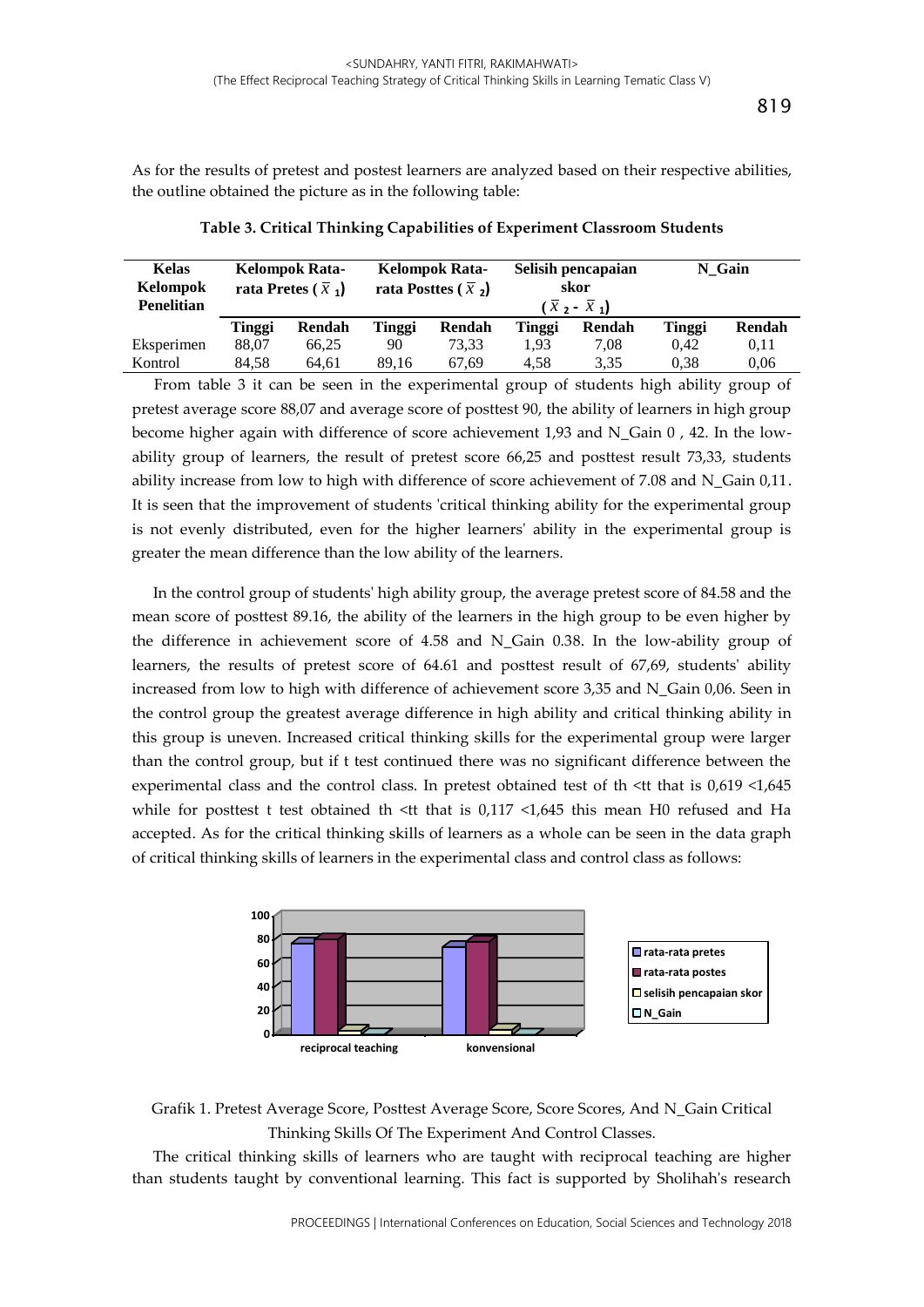(2016: 283) in his journal also shows the existence of differences in critical thinking skills between students who are taught by RT and conventional learning based on a scientific approach. RT learning strategies can improve students' critical thinking skills higher than conventional learning.

Social interactions that occur in the group can improve the thinking skills of children because children who feel less intelligent will be helpful and children who feel clever will try to explain to a less clever friend so that his understanding becomes more profound. This opinion is also supported by Green (Corebima, 2008) which states that in cooperative learning there is a learning process that allows students in their group to evaluate the work of each member of the group, improve social interaction, as well as efforts to improve the performance of each group. One of the most influential factors to the critical thinking skills of learners is the learning strategy of reciprocal teaching. The reciprocal teaching strategy is carried out in five stages. In stage 1 the teacher convey the material and learners pay attention to the teacher. At this stage, participants are trained to concentrate. The two learners are divided into four heterogeneous groups and the teacher distributes the reading as well as the LDK and asks each group to understand the material. The three learners are asked to deliver the material that has been understood alternately on the representatives of each group. Fourth during the role change process the teacher shifts the role of being a facilitator, moderator, coach, motivating, and providing support. The fifth at the end of the teacher's lesson will give reinforcement so that children are not mistaken perception. This is inversely proportional to the conventional learning where the teacher gives directly menyampaiakan material from the beginning of learning until the end of the lesson. Based on the above description of these two lessons there is a difference in the process of knowledge formation by teachers. This difference is considered to support the results of research showing that reciprocal teaching strategies are effective for critical thinking skills of learners rather than conventional learning.

Both classes were given tests in the form of critical thinking skills tests. In this activity, learners get the opportunity to empower their thinking ability. According Susanto (2013: 121) critical thinking skills is an activity of thinking about ideas or ideas related to the concept given or the problems presented. Critical thinking is also understood as the activity of analyzing ideas or ideas in a more specific way, distinguishing them sharply, choosing, identifying, studying, and developing them in a more perfect direction. Cognitive-based skills of understanding involve high-order thinking skills, such as problem solving, critical thinking, creative, and decision-making (Berns & Erickson, 2001). Thus, learning for understanding is synonymous with the learning of thinking skills one of which is the critical thinking ability of the students.

#### **Conclusion**

Critical thinking skills of learners who gain learning strategy Reciprocal Teaching (RT) is higher than critical thinking skills learners gain conventional learning in integrated thematic learning in class V, so Reciprocal Teaching strategy can improve critical thinking skills of elementary school students.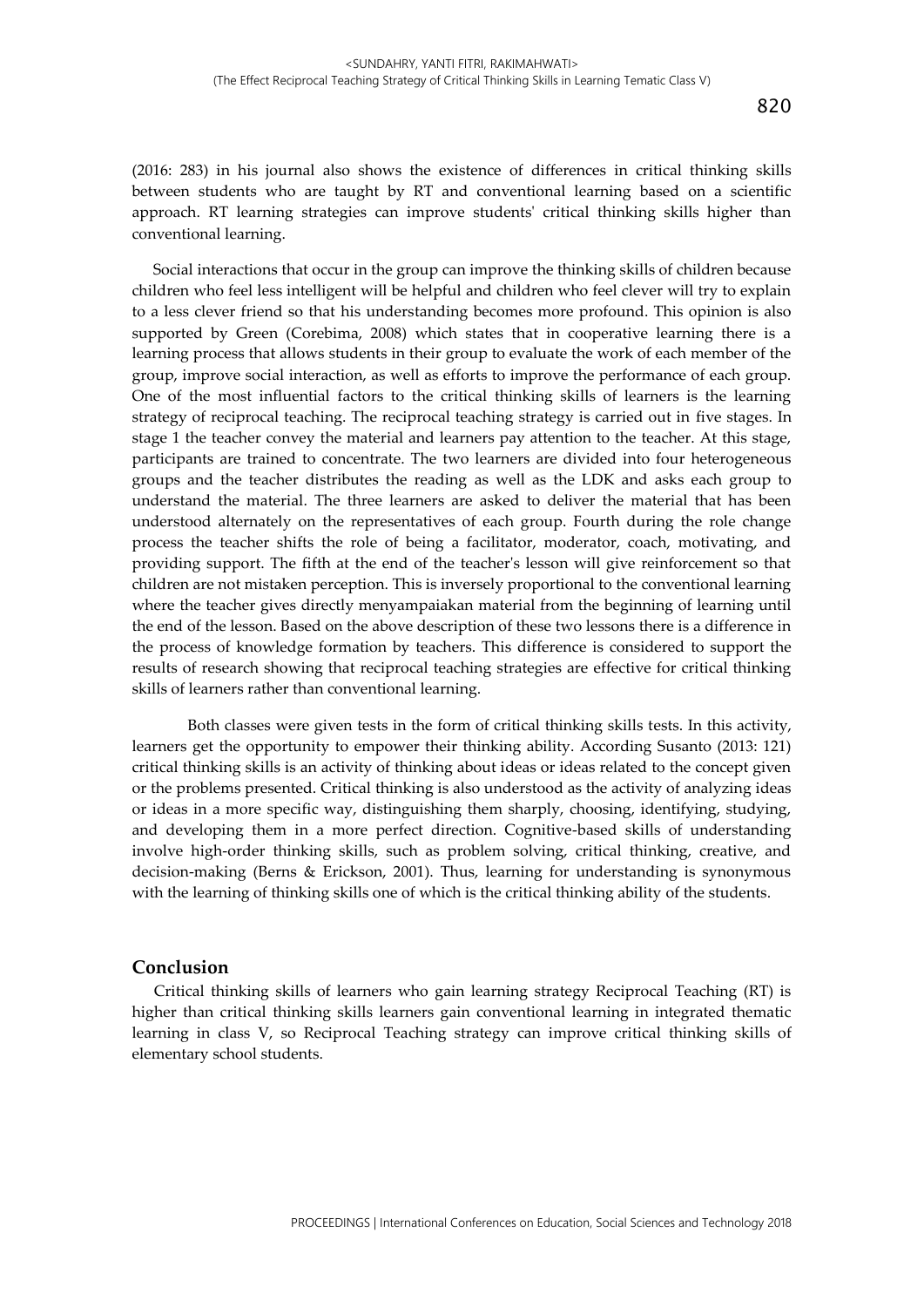## **Acknowledgments**

For teachers to use reciprocal teaching strategy in integrated thematic learning process in SD, because the implementation of reciprocal teaching strategy can improve students' critical thinking skill.

This study only examines the initial knowledge and critical thinking skills. For that, it is suggested to further researchers to examine other aspects, such as creativity, intelligence and others.

For other interested researchers expected to conduct further research that would like to conduct similar research should examine aspects of high-level thinking skills and other affective aspects and conduct research at the school level and materials that have not been reached by current researchers and should further researchers be able to design materials teach and research instruments are much better again.

## **References**

Ahmadi, M dan Gilakjani, A. 2012. *Reciprocal Teaching Strategies and Their Impacts on English Reading Comprehension*. (Online). (http//www.Search.proquest.com, diakses tanggal 28 Mei 2013). [Anonim]. 2009.*Tentang Pasta.* (Online). (http:// tribute4mom.blogspot.com/2009/02/pasta.htm,diakses tanggal 8 Agustus 2017).

Barkley, Elizabert E, dkk. (2016). *Collaborative Learning Techniques*. Bandung: Nusa Media.

- Berns, R. G., & Erickson, P. M. (2001). *Contextual teaching and learning: Preparing students for the new economy. Columbus, OH: National Dissemination Center for Career and Technical Education*. (online) (www.cord.org/.../nccte\_highlight05-contextualtea. pdf). diakses tanggal 14 Agustus 2017.
- Corebima, A.D. 2008c. *Review on: Learning strategies having bigger potency to empower thinking skill and concept gaining of lower academic students*. Redesigning pedagogy international conference. December 2008.
- Choo, T. O.L. (2011). *Effects of Reciprocal Teaching Strategies on Reading Comprehension.*Jurnal internasional of The reading Matrix. Vol.11.No.2.
- Depdiknas. (2006). *Kurikulum Tingkat Satuan Pendidikan*. Jakarta: Depdiknas.
- Ennis, R. H. (2011). *The Nature of Critical Thinking: Sn Outline of Critical Thinking Dispositions and Abilities*. Disampaikan pada *Sixt International Conference On Thinking At MIT, Cambridge*, May Juli 1994 (last Rivised May 2011). Online. Tersedia di [http://faculty.education.illinois.edu/rhennis/documents/TheNatureofCriticalThinking\\_5171](http://faculty.education.illinois.edu/rhennis/documents/TheNatureofCriticalThinking_51711_000.pdf) [1\\_000.pdf.](http://faculty.education.illinois.edu/rhennis/documents/TheNatureofCriticalThinking_51711_000.pdf) Diakses pada tanggal 13 Juni 2017
- Fitria, Yanti. (2014). Refleksi Pemahaman Calon Guru SD Tentang Integrated Sains Learning. *Journal Pedagogik*. Vol.XIV.No.2. ISSN 1411-4585.
- Fitria, Yanti. (2016).*Penguatan Pengajaran Guru Sains Level Dasar Dengan Strategi Pendidikan Karakter Berbasis Literasi Sains*. Prosiding Konvensi Nasional Pendidikan Indonesia. ISBN 978-602-60240-0-8. Jakarta : Universitas Negeri Jakarta.
- Fitria, Yanti. (2017). *Pembelajaran Literasi SAINS untuk Level Dasar*. Prosiding Seminar Nasional Pendidikan Guru Sekolah Dasar. ISBN : 978-602-619994-0-4. Padang : Jurusan PGSD FIP UNP.
- Hacker, D & Tanent, A. (2002) Implementing Reciprocal Teaching In The Classroom : Overcoming Obstacles And Making Modifications*. Journal of Education Psychology,* 94 (4), 699-718.
- Jacobs, D, Ary, L.C. 1989. *Pengantar Penelitian Pendidikan* . Terjemahan oleh Arief Furchan. 1982. Surabaya: Usaha Nasional.